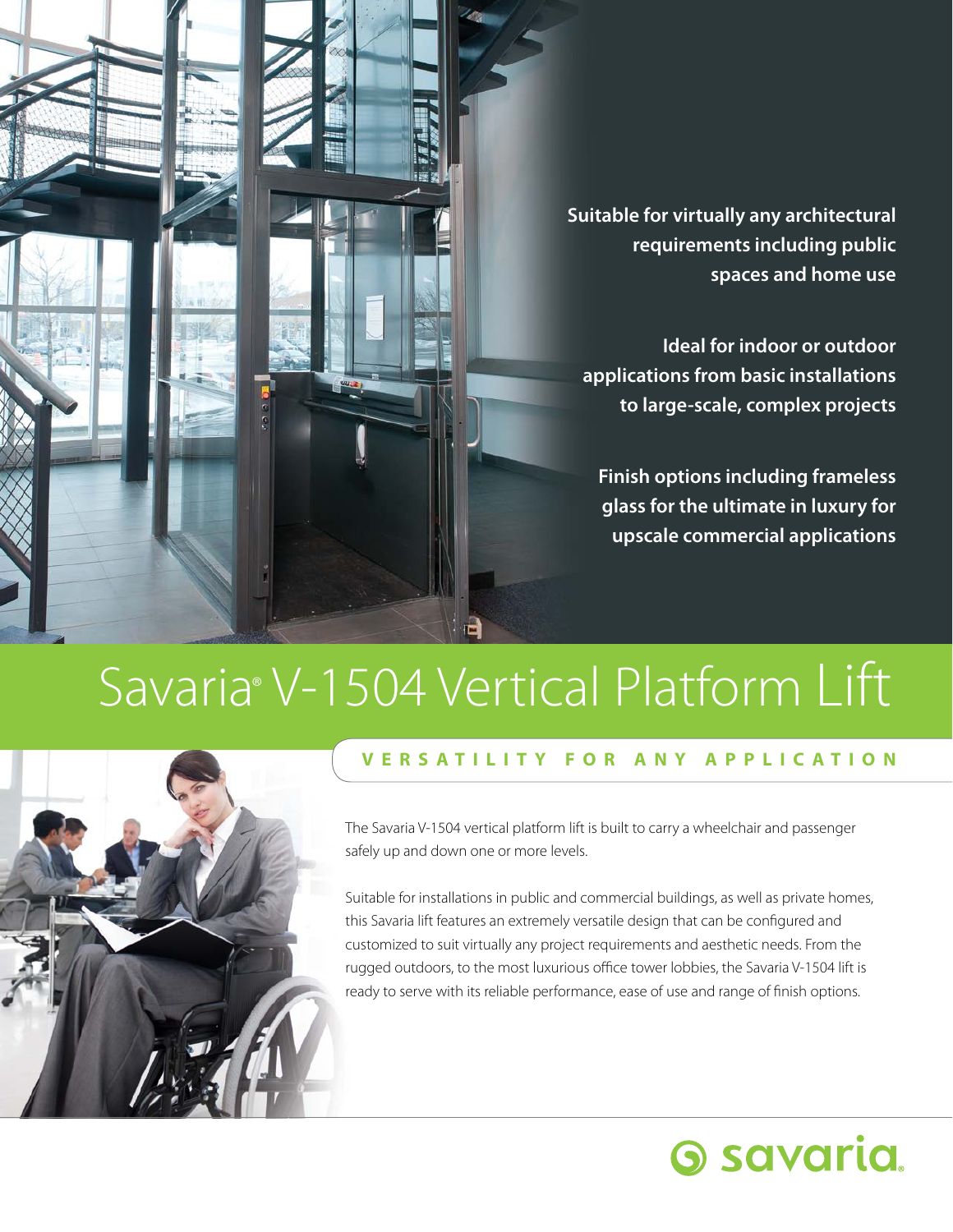

### **SAVARIA® V-1504 VERTICAL PLATFORM LIFT**

The Savaria V-1504 vertical platform lift is available in a range of base models, all with options and configurations available for customization to your needs. Please consult your local skilled Savaria dealer for complete details and local requirements for installation compliance.

# **STANDARD (V-1504 STD)**

Ideal for basic commercial applications and home use, this lift can be used indoors and outdoors to travel a standard 48" with 2 stops or optionally more distance and stops. The standard unit can be custom enclosed on site by your local installer, or built inside a hoistway.

Order the V-1504 in your choice of powder-coated finish from our standard color selections, or optionally in a custom color. Popular for use in schools, places of worship and other public spaces, the standard model can be outfitted with a range of options to suit the installation need.

Every Savaria V-1504 model is driven by our reliable hydraulic system and can be configured just for your needs. The lift travels up and down a rail system enclosed in the lift tower. The tower is supported with attachment to an existing wall or through a constructed hoistway. Because the drive system is contained within the lift tower, no additional machine room is required for installation.

#### **SMOOTH HYDRAULIC 2:1 CHAIN DRIVE SYSTEM**

The lift provides a high efficiency, reliable and comfortable ride.

 $\bullet$ 

### **LARGE PLATFORM FOR EASY ACCESS**

The standard platform is 36" by 54" (ADA compliant), and custom platforms are also available. The non-skid surface provides added safety.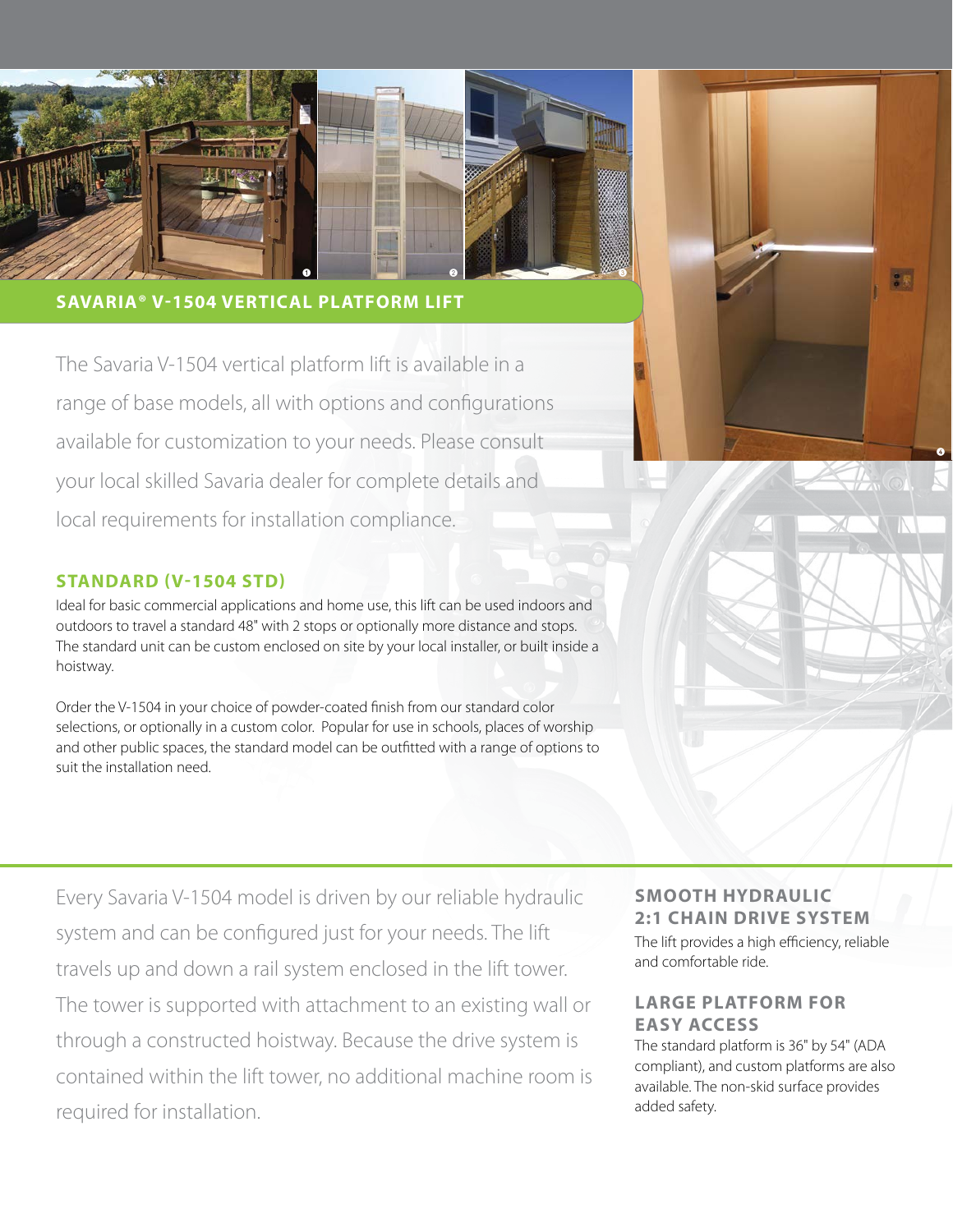



### **ALUMINUM/ACRYLIC MODEL (V-1504 ALPE)**

This enclosed model uses aluminum and acrylic inserts and top dome with corrosionresistant steel components, making it ideal for outdoor applications. Optionally, this model can be ordered with tempered or laminated glass panels. The active ventilation system keeps the inside comfortable and the gates and door can be motorized.

#### **LUXURY FRAMED (V-1504 LUX)**

Framed in 304 stainless steel finish No. 4, with tempered or laminated glass inserts, this lift is a beautiful complement for lobby areas, offices and public buildings.

### **PRESTIGE FRAMELESS (V-1504 PRESTIGE)**

With half-inch structural tempered glass and no visible frame, this lift is the ultimate statement for creating barrier-free access in commercial applications.

# **FLEXIBLE DESIGN**

*Installation photos courtesy of:* 1 *Transitions Mobility & Elevator Savaria Huizhou (China) Elevators of Texas Access Lifts & Service Access Lifts & Service Mobility Elevator & Lift*

Configure up to 23' of travel distance\* with up to four stops, with a full range of entrance and exit configurations available.

# **EXTENSIVE FINISH OPTIONS**

Choose standard beige powder coat, select from the optional color finishes, or even request your own custom color. Enclose your lift with acrylic or glass panels.

#### **EMERGENCY BACK-UP SYSTEMS**

In addition to a manual lowering system, the lift features a DC battery powered lowering system for use in the event of a power failure. Optionally, a battery back-up operating system can be added to allow full functionality of the lift for emergencies.

#### **EASY OPERATION**

On-board controls operate the lift easily with constant pressure. Optional call/send stations can be added with or without key access. Add an optional joystick, 60 mm buttons, or additional operating panel to add even more flexibility for user needs.

#### **MACHINE ROOMLESS**

The Savaria V-1504 does not require a machine room to house the drive component, simplifying the installation process. Alternatively, the drive system can be located in a remote machine room for ultra-quiet operation.

*\* consult your authorized Savaria dealer for complete specifications applicable to your local code requirements*